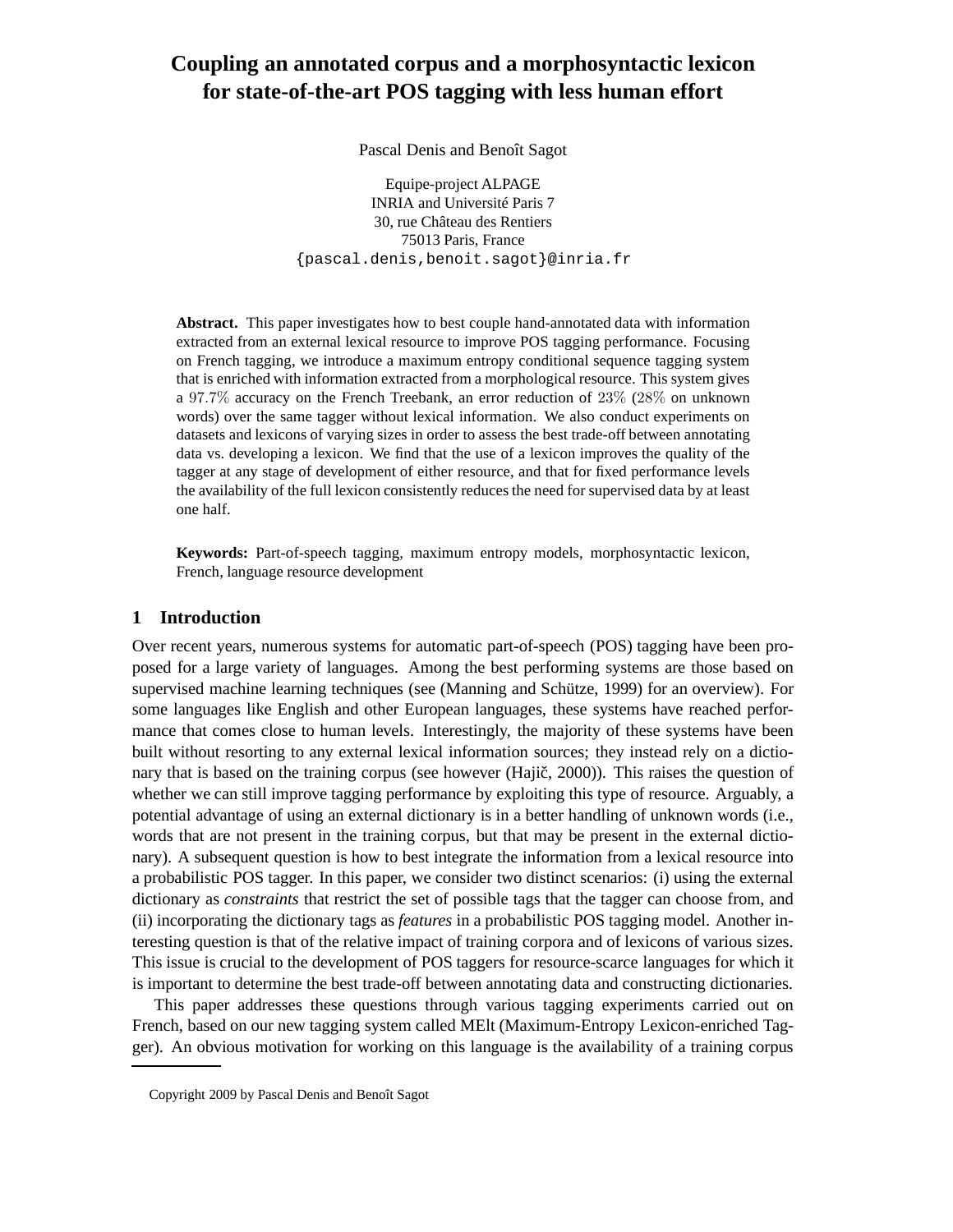(namely, the French Treebank (Abeillé et al., 2003)) and a large-scale lexical resource (namely, Lefff (Sagot et al., 2006)). Additional motivation comes from the fact that there has been comparatively little work in probabilistic POS tagging in this language. An important side contribution of our paper is the development of a state-of-the-art, freely distributed POS tagger for French.<sup>1</sup> Specifically, we here adopt a maximum entropy (MaxEnt) sequential classification approach. MaxEnt models remain among the best performing tagging systems for English and they are particularly easy to build and fast to train.

This paper is organized as follows. Section 2 describes the datasets and the lexical resources that were used. Section 3 presents a baseline MaxEnt tagger for French that is inspired by previous work, in particular (Ratnaparkhi, 1996) and (Toutanova and Manning, 2000), that already outperforms TreeTagger (Schmid, 1994) retrained on the same data. In Section 4, we show that the performance of our MaxEnt tagger can be further improved by incorporating features extracted from a large-scale lexicon, reaching a 97.7% accuracy, which compares favorably with the best results obtained for English with a similar tagset. Finally, Section 5 evaluates the relative on accuracy impact of the training data and the lexicon during tagger development by varying their respective sizes.

### **2 Resources and tagset**

#### **2.1 Corpus**

The morphosyntactically annotated corpus we used is a variant of the French TreeBank or FTB, (Abeillé et al., 2003). It differs from the original FTB in so far that all compounds that do not correspond to a syntactically regular sequence of categories have been merged into unique tokens and assigned a category corresponding to their spanning node; other compounds have been left as sequences of several tokens (Candito, p.c.). The resulting corpus has 350, 931 tokens in 12, 351 sentences.

In the original FTB, words are split into 13 main categories, themselves divided into 34 subcategories. The version of the treebank we used was obtained by converting subcategories into a tagset consisting of 28 tags, with a granularity that is intermediate between categories and subcategories. Basically, these tags enhance main categories with information on the mood of verbs and a few other lexical features. This expanded tagset has been shown to give the best statistical parsing results for French (Crabbé and Candito, 2008).<sup>2</sup> A sample tagged sentence from the FTB is given in Figure 1.

Cette/DET mesure/NC ,/PONCT qui/PROREL pourrait/V être/VINF appliquée/VPP dans/P les/DET prochaines/ADJ semaines/NC ,/PONCT permettrait/V d'/P économiser/VINF quelque/DET 4/ADJ milliards/NC de/P francs/NC ./PONCT

**Figure 1:** Sample data from FTB in Brown format

As in (Candito et al., 2009), the FTB is divided into 3 sections : training (80%), development (10%) and test (10%). The dataset sizes are presented in Table 1 together with the number of unknown words.

| Data Set       | # of sent. | # of tokens | # of unk. tokens |
|----------------|------------|-------------|------------------|
| FTB-TRAIN      | 9,881      | 278,083     |                  |
| <b>FTB-DEV</b> | 1,235      | 36,508      | $1,892(5.2\%)$   |
| FTB-TEST       | 1.235      | 36, 340     | $1,774(4.9\%)$   |

#### **Table 1:** Data sets

<sup>1</sup> The MElt tagger is freely available from http://gforge.inria.fr/projects/lingwb/.

<sup>&</sup>lt;sup>2</sup> This tagset is known as TREEBANK+ in (Crabbé and Candito, 2008), and since then as CC (Candito et al., 2009).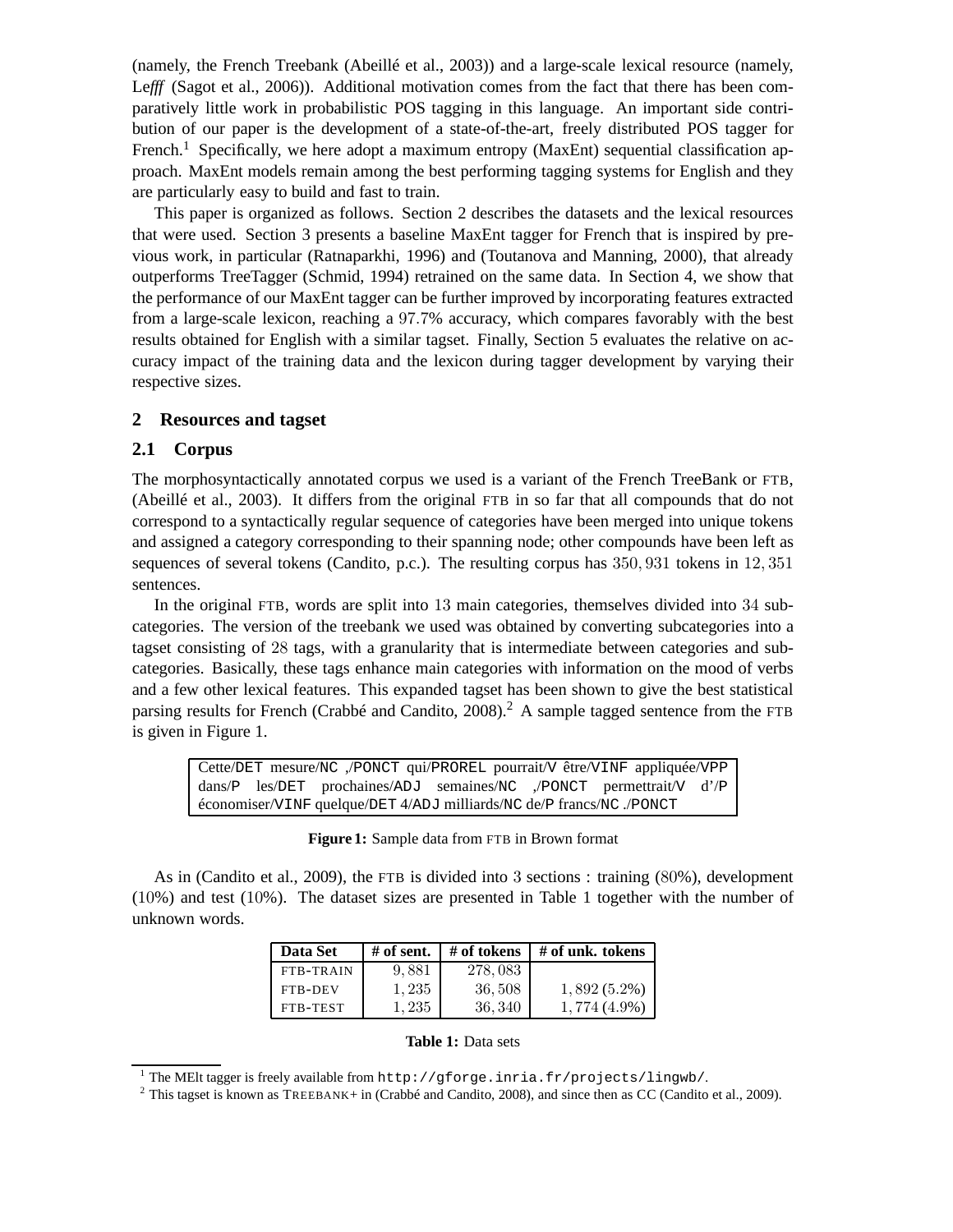### **2.2 Lexicon**

One of the goals of this work is to study the impact of using an external dictionary for training a tagger, in addition to the training corpus itself. We used the morphosyntactic information included in the large-coverage morphological and syntactic lexicon Lefff (Sagot et al.,  $2006$ ).<sup>3</sup>

Although Le*fff* contains both morphological and syntactic information for each entry (including sub-categorization frames, in particular for verbs), we extracted only the morphosyntactic information. We converted categories and morphological tags into the same tagset used in the training corpus, hence building a large-coverage morphosyntactic lexicon containing 507, 362 distinct entries of the form *(form, tag, lemma)*, corresponding to 502, 223 distinct entries of the form *(form, tag)*. If grouping all verbal tags into a single "category" while considering all tags as "categories", these entries correspond to 117, 397 *(lemma, category)* pairs (the relevance of these pairs will appear in Section 5).

### **3 Baseline MaxEnt tagger**

This section presents our baseline MaxEnt-based French POS tagger, MElt $_{fr}^0$ . This tagger is largely inspired by (Ratnaparkhi, 1996) and (Toutanova and Manning, 2000), both in terms of the model and the features being used. To date, MaxEnt conditional sequence taggers are still among the best performing taggers developed for English.<sup>4</sup> An important appeal of MaxEnt models is that they allow for the combination of very diverse, potentially overlapping features without assuming independence between the predictors. These models have also the advantage of being very fast to train.<sup>5</sup>

### **3.1 Description of the task**

Given a tagset T and a string of words  $w_1^n$ , we define the task of tagging as the process of assigning the maximum likelihood tag sequence  $\hat{t}_1^n \in T^n$  to  $w_1^n$ . Following (Ratnaparkhi, 1996), we can approximate the conditional probability  $P(t_1^n|w_1^n)$  so that:

$$
\hat{t}_1^n = \arg \max_{t_1^n \in T^n} P(t_1^n | w_1^n) \approx \arg \max_{t_1^n \in T^n} \prod_{i=1}^n P(t_i | h_i)
$$
\n(1)

where  $t_i$  is the tag for word  $w_i$ , and  $h_i$  is the "history" (or context) for  $(w_i, t_i)$ , which comprises the preceding tags  $t_i^{i-1}$  and the word sequence  $w_i^n$ .

#### **3.2 Model and features**

In a MaxEnt model, the parameters of an exponential model of the following form are estimated:

$$
P(t_i|h_i) = \frac{1}{Z(h)} \cdot \exp\left(\sum_{i=j}^m \lambda_j f_j(h_i, t_i)\right)
$$
 (2)

 $f_1^m$  are feature functions defined over tag  $t_i$  and history  $h_i$  (with  $f(h_i, t_i) \in \{0, 1\}$ ),  $\lambda_1^m$  are the parameters associated with  $f_1^m$ , and  $Z(h)$  is a normalization term over the different tags. In this type of model, the choice of the parameters is subject to constraints that force the model expectations of the features to be equal to their empirical expectations over the training data (Berger et

<sup>&</sup>lt;sup>3</sup> The Lefff is freely distributed under the LGPL-LR license at http://alexina.gforge.inria.fr/

<sup>4</sup> (Ratnaparkhi, 1996) and (Toutanova and Manning, 2000) report accuracy scores of 96.43 and 96.86 on section 23-24 of the Penn Treebank, respectively.

<sup>5</sup> Arguably better suited for sequential problems, Conditional Random Fields (CRF) (Lafferty et al., 2001) are considerably slower to train.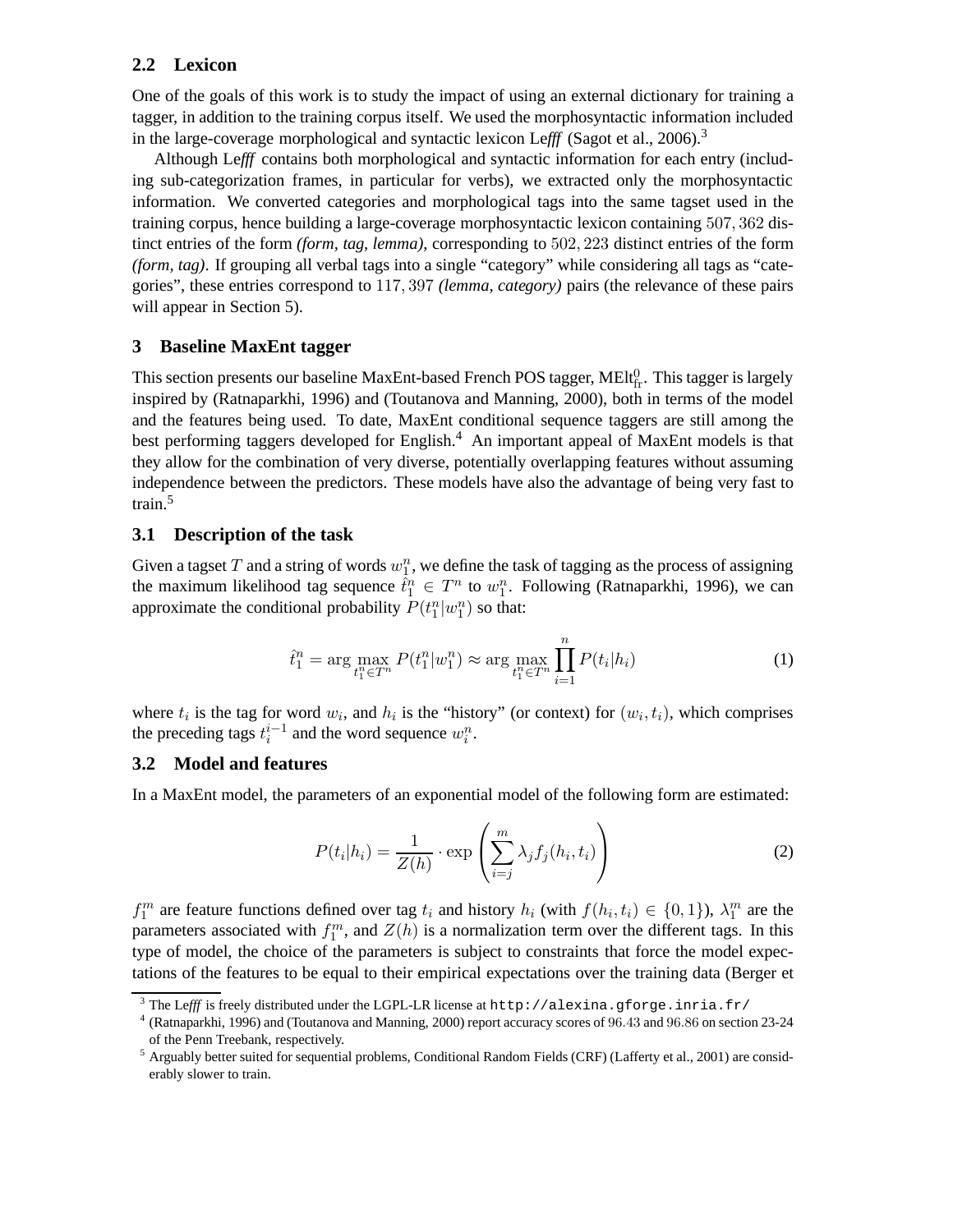al., 1996). In our experiments, the parameters were estimated using the Limited Memory Variable Metric Algorithm (Malouf, 2002) implemented in the Megam package.<sup>6</sup>

The feature templates we used for designing our French tagging model is a superset of the features used by (Ratnaparkhi, 1996) and (Toutanova and Manning, 2000) for English (these were largely language independent). These features fall into two main categories. A first set of features try to capture the *lexical form* of the word being tagged: these include the actual word string for the current word  $w_i$ , prefixes and suffixes (of character length 4 and less), as well as binary features testing whether  $w_i$  contains special characters like numbers, hyphens, and uppercase letters. A second set of features directly model the *context* of the current word and tag: these include the previous tag, the concatenation of the two previous tags, as well as the surrounding word forms in a window of 2 tokens.

| <b>Lexical features</b>                             |              |
|-----------------------------------------------------|--------------|
| $w_i = X$                                           | $\& t_i = T$ |
| Prefix of $w_i = P$ , $ P $ < 5                     | & $t_i = T$  |
| Suffix of $w_i = S,  S  < 5$                        | & $t_i = T$  |
| $w_i$ contains number                               | & $t_i = T$  |
| $w_i$ contains hyphen                               | $\& t_i = T$ |
| $w_i$ contains uppercase character                  | $\& t_i = T$ |
| $w_i$ contains only uppercase characters            | $\& t_i = T$ |
| $w_i$ contains up. char. and doesn't start sentence | $\& t_i = T$ |
| <b>Contextual features</b>                          |              |
| $t_{i-1}=X$                                         | $\& t_i = T$ |
| $t_{i-2}t_{i-1} = XY$                               | & $t_i = T$  |
| $w_{i+j} = X, j \in \{-2, -1, 1, 2\}$               | & $t_i = T$  |

The detailed list of feature templates we used in this baseline tagger is shown in Table  $2<sup>7</sup>$ 

#### **Table 2:** Baseline model features

An important difference with (Ratnaparkhi, 1996) in terms of feature design is that we did not restrict the application of the prefix/suffix features to words that are rare in the training data. In our model, these features always get triggered, even for frequent words. We found that the permanent inclusion of these features led to better performance during development, which can probably be explained by the fact that these features get better statistics and are extremely useful for unknown words. These features are also probably more discriminative in French than in English, since it is morphologically richer. Another difference to previous work regards smoothing. (Ratnaparkhi, 1996) and (Toutanova and Manning, 2000) use feature count cutoff of 10 to avoid unreliable statistics for rare features. We did not use cutoffs but instead use a regularization Gaussian prior on the weights<sup>8</sup>, which is arguably a more principled smoothing technique.<sup>9</sup>

#### **3.3 Testing and Performance**

The test procedure relies on a *beam search* to find the most probable tag sequence for a given sentence. That is, each sentence is decoded from left to right and we maintain for each word  $w_i$ the *n* highest probability tag sequence candidates up to  $w_i$ . For our experiments, we used a beam

$$
f_{100}(h, t) = \begin{cases} 1 & \text{if } w_i = \text{"le" & t = \texttt{DET} \\ 0 & \text{otherwise} \end{cases}
$$

<sup>6</sup> Available from http://www.cs.utah.edu/~hal/megam/.

<sup>7</sup> Recall that features in MaxEnt are functions ranging on both contexts and classes. A concrete example of one of our feature is given below:

 $8$  Specifically, we used a prior with precision (i.e., inverse variance) of 1 (which is the default in Megam); other values were tested during development but did not yield improvements.

<sup>&</sup>lt;sup>9</sup> Informally, the effect of this kind of regularization is to penalize artificially large weights by forcing the weights to be distributed according to a Gaussian distribution with mean zero.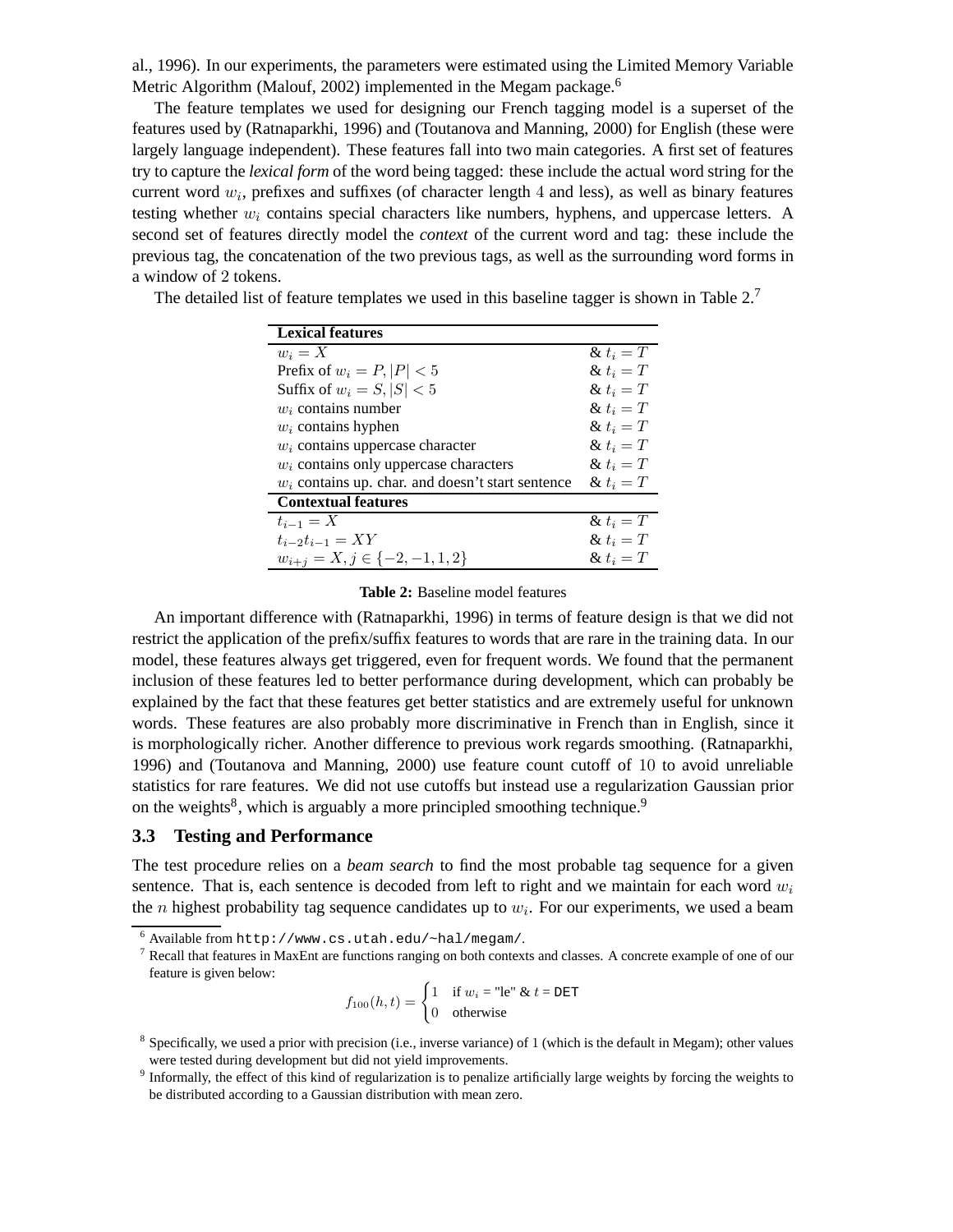size of 3. <sup>10</sup> In addition, the test procedure utilizes a *tag dictionary* which lists for a given word the tags associated with this word in the training data. This drastically restricts the allowable labels that the tagger can choose from for a given word, in principle leading to fewer tagging errors and reduced tagging time.

The maximum entropy tagger described above,  $MELf<sub>fr</sub>$ , was compared against two other baseline taggers, namely: UNIGRAM and TreeTagger. UNIGRAM works as follows: for a word seen in the training corpus, this tagger uses the most frequent tag associated with this word in the corpus; for unknown words, it uses the most frequent tag in the corpus (in this case, NC). TreeTagger is a statistical, decision tree-based POS tagger (Schmid, 1994).<sup>11</sup> The version used for this comparison was retrained on the FTB training corpus. The performance results of the three taggers are given in Table 3; scores are reported in terms of accuracy over both the entire test set and the words that were not seen during training.

| Tagger         | <b>Overall Acc.</b> | Unk. Word Acc. 1 |
|----------------|---------------------|------------------|
| <b>UNIGRAM</b> | 91.90               | 24.50            |
| TreeTagger     | 96.12               | 75.77            |
|                | 97.00               | 86.10            |

**Table 3:** Baseline tagger performance

As shown in Table 3, MElt $_{\text{fr}}^0$  achieves accuracy scores of 97% overall and 86.1% on unknown words.<sup>12</sup> Our baseline tagger significantly outperforms the retrained version of TreeTagger, with an improvement of over  $10\%$  on unknown words.<sup>13</sup> There are several possible explanations for such a discrepancy in handling unknown words. The first one is that MaxEnt parameter estimation is less prone to data fragmentation for sparse features than Decision Tree parameter estimation due to the fact that it does not partition the training sample. A second related explanation is that TreeTagger simply misses some of the generalizations regarding lexical features due to the fact that it only includes suffixes and this only for unknown words.

## **4 Lexicon-enriched MaxEnt tagger**

For trying to further improve MEIt<sup>0</sup><sub>fr</sub>, we investigate in this Section the impact of coupling it with an external lexical resource, and compare two ways of integrating this new information: as contraints vs. as features.

### **4.1 Integrating lexical information in the tagger**

The most natural way to make use of the extra knowledge supplied by a lexicon is to represent it as "filtering" constraints: that is, the lexicon is used as an additional tag dictionary guiding the POS tagger, in addition to the lexicon extracted from the training corpus. Under this scenario, the tagger is forced for a given word w to assign one of the tags associated with  $w$  in the full tag dictionary: the set of allowed tags for  $w$  is the union of the sets of its tags in the corpus and in Lefff. This approach is similar to that of (Hajič, 2000), who applied it to highly inflected languages, and in particular to Czech.

In a learning-based tagging approach, there is another possibility to accommodate the extra information provided by Le*fff* : we can directly incorporate the tags associated by Le*fff* to each word in the form of features. Specifically, for each word, we posit a new lexical feature for each of its possible tags according to the Le*fff* , as well as a feature that represents the disjunction of

<sup>&</sup>lt;sup>10</sup> We tried larger values (i.e., 5, 10, 15, 20) during development, but none of these led to significant improvements.

<sup>11</sup> Available at http://www.ims.uni-stuttgart.de/projekte/corplex/TreeTagger/.

<sup>&</sup>lt;sup>12</sup> The accuracy results of MEIt $_{\text{fr}}^0$  on FTB-DEV are: 96.7 overall and 86.2 on unknown words.

<sup>&</sup>lt;sup>13</sup> Chi-square statistical significance tests were applied to changes in accuracy, with  $p$  set to 0.01 unless otherwise stated.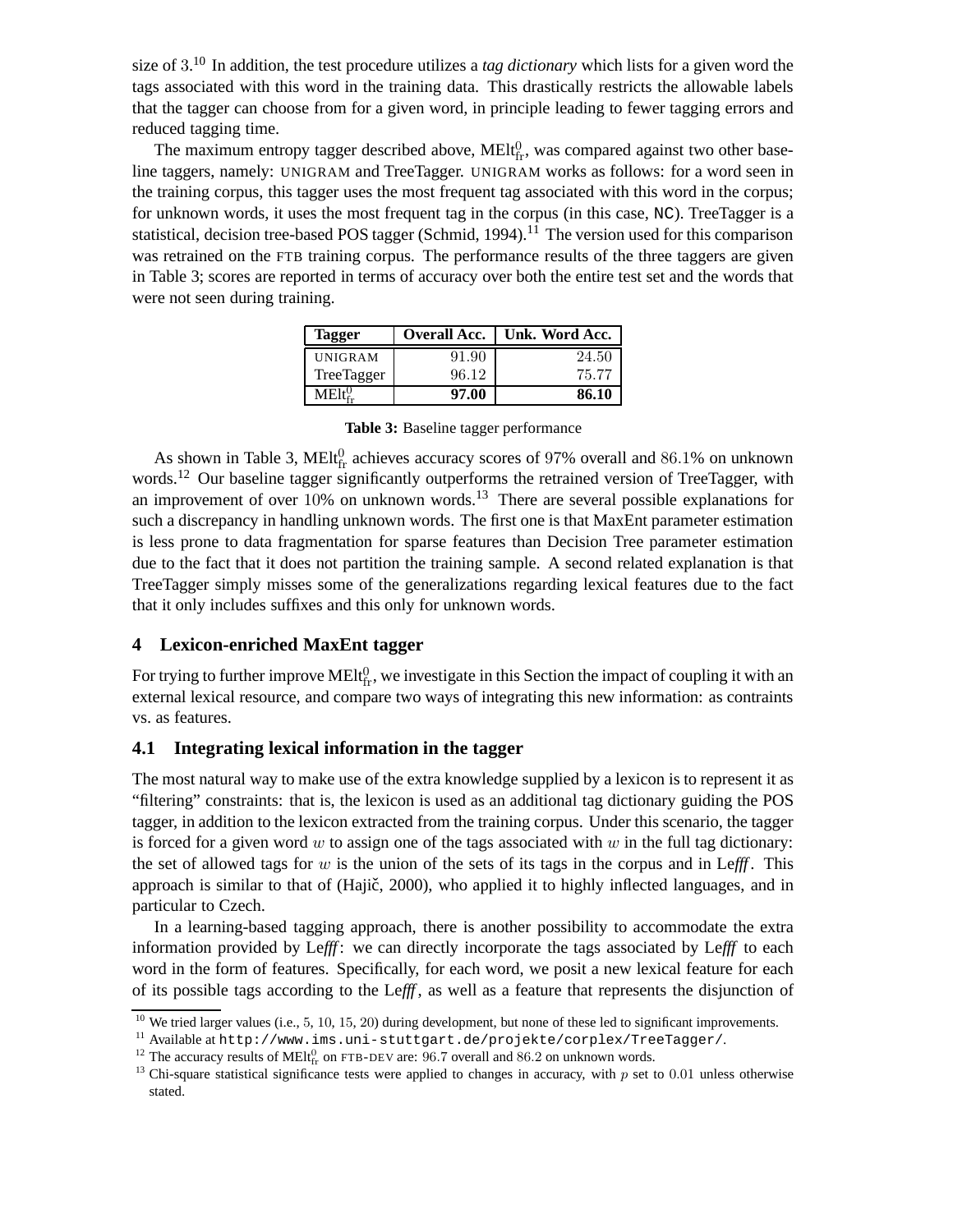all Le*fff* tags (provided there is more than one). Similarly, we can also use the Le*fff* to provide additional contextual features: that is, we can include Le*fff* tags for all the words in a window of 2 tokens. Table 4 summarizes these new feature templates.

| <b>Lexical features</b>                                          |              |
|------------------------------------------------------------------|--------------|
| Lefff tag for $w_i = X$                                          | & $t_i = T$  |
| Lefff tags for $w_i = X_0 \dots X_n$                             | $\& t_i = T$ |
| <b>Contextual features</b>                                       |              |
| Lefff tag for $w_{i+j} = X, j \in \{-2, -1, 1, 2\}$              | $\& t_i = T$ |
| Lefff tags for $w_{i+j} = X_0 \dots X_n, j \in \{-2, -1, 1, 2\}$ | & $t_i = T$  |

#### **Table 4:** Lexicon-based features

Integrating the lexical information in this way has a number of potential advantages. First, features are by definition more robust to noise (in this case, to potential errors in the lexicon or simply mismatches between the corpus annotations and the lexicon categories). Furthermore, some the above features directly model the context, while the filtering constraints are entirely non contextual.

#### **4.2 Comparative evaluation**

We compared the performance of the Lefff-constraints based tagger MElt<sup>c</sup><sub>fr</sub> and Lefff-features based tagger MElt<sup>c</sup><sub>fr</sub> to other lexicon-enriched taggers. The first of these taggers, UNIGRAM<sub>Lefff</sub>, like UNIGRAM, is a unigram model based on the training corpus, but it uses Le*fff* for labeling unknown words: among the possible Le*fff* tag for a word, this model chooses the tag that is most frequent in the training corpus (all words taken into account). Words that are unknown to both the corpus and Lefff are assigned NC. The second tagger, TreeTagger<sub>Lefff</sub> is a retrained version of TreeTagger to which we provide Le*fff* as an external dictionary. Finally, we also compare our tagger to F-BKY, an instantiation of the Berkeley parser adapted for French by (Crabbé and Candito, 2008) and used as a POS tagger. The performance results for these taggers are given in Table 5.

| <b>Tagger</b>                   | <b>Overall Acc.</b> | Unk. Word Acc. |
|---------------------------------|---------------------|----------------|
| UNIGRAMLefff                    | 93.40               | 55.00          |
| TreeTagger <sub>Lefff</sub>     | 96.55               | 82.14          |
| $F-BKY$                         | 97.30               | 82.90          |
| <b>MElt</b>                     | 97.00               | 86.10          |
| $\mathrm{MElt}^c_{\mathrm{fr}}$ | 97.10               | 89.00          |
| $MElt_{c}^{J}$                  | 97.70               | 90.01          |

| Table 5: Lexicon-based taggers performance |  |  |
|--------------------------------------------|--|--|
|--------------------------------------------|--|--|

The best tagger is MElt $_{\text{fr}}^{f}$ , with accuracy scores of 97.7% overall and 90.1% for unknown words. This represents significant improvements of .7% and 3.9% over MElt, respectively. These scores put MEIt $_{\text{fr}}^{f}$  above all the other taggers we have tested, including the parser-based F-BKY, by a significant margin. To our knowledge, these scores are the best scores reported for French POS tagging.<sup>14</sup> By contrast, MElt $_{\text{fr}}^c$  achieves a rather limited (and statistically insignificant) performance gain of .1% overall but a 2.9% improvement on unknown words.

Our explanation for these improvements is that the Le*fff*-based features reduce data sparseness and provide useful information on the right context: first, fewer errors on unknown words (a direct result of the use of a morphosyntactic lexicon) necessarily leads to fewer erroneous contexts for other words, and therefore to better tagging; second, the possible categories of tokens that are on the right of the current tokens are valuable pieces of information, and they are available only from

<sup>&</sup>lt;sup>14</sup> The accuracy results of MElt<sup>f</sup><sub>fr</sub> on FTB-DEV are: 97.3 overall and 90.01 on unknown words.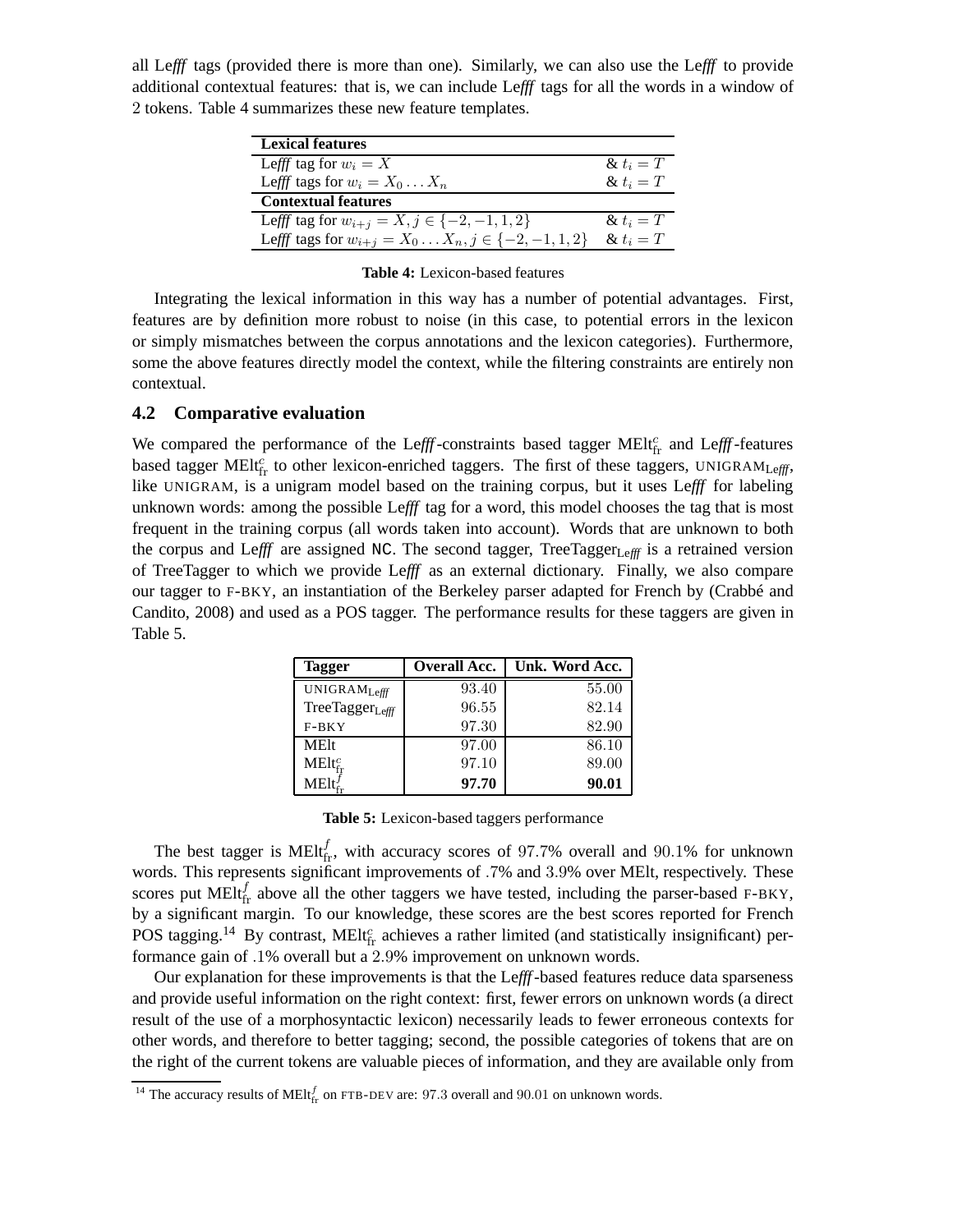the lexicon. The lower result of MEI $t_{\text{fr}}^c$  can probably be explained by two differences: it does not benefit from this additional information about the right context, and it uses Le*fff* information as hard constraints, not as (soft) features.

## **4.3 Error analysis**

In order to understand whether the 97.7% accuracy of MEIt $_{\text{fr}}^{f}$  could still be improved, we decided to examine manually its first 200 errors on FTB-DEV, and classify them according to an adequate typology of errors. The resulting typology and the corresponding figures are given in Table 6.

| Error type                                           |                                      | Frequency |
|------------------------------------------------------|--------------------------------------|-----------|
|                                                      | Adjective vs. past participle        | 5.5%      |
| Standard errors                                      | Errors on de, du, des                | 4.0%      |
|                                                      | Other errors                         | 34%       |
| Errors on numbers                                    |                                      | 15.5%     |
| Errors related to named entities                     |                                      | 27.5%     |
|                                                      | Error in FTB-DEV                     | 8.5%      |
| $\text{MElt}_{\text{fr}}^{f}$ 's result seem correct | Unclear cases (both tags seem valid) | 4.5%      |
|                                                      | Truncated text in FTB-DEV            | 0.5%      |

**Table 6:** Manual error analysis of the 200 first errors of  $M E I_{\text{fr}}^{f}$  on the development corpus

These results show that the 97.7% score can still be improved. Indeed, standard named entity recognition techniques could help solve most errors related to named entities, i.e., more than one out of four errors. Moreover, simple regular patterns could allow for replacing automatically all numbers by one or several placeholder(s) both in the training and evaluation data. Indeed, preserving numbers as such inevitably leads to a sparse data problem, which prevents the training algorithm from modeling the complex task of tagging numbers — they can be determiners, nouns, adjectives or pronouns. Appropriate placeholders should significantly help the training algorithm and improve the results. Finally, no less than  $13.5\%$  of MElt $f_r$ 's apparent errors are in fact related to FTB-DEV's annotation, because of errors (9%) or unclear situations, for which both the gold tag and MElt $_{\text{fr}}^{f}$ 's tag seem valid.

Given these facts, we consider feasible to improve MEIt $_{\text{fr}}^{f}$  from 97.7% to 98.5% in the future.

# **5 Varying training corpus and lexicon sizes**

## **5.1 Motivations and experimental setup**

The results achieved in the previous section have been made possible by the (relatively) large size of the corpus and the broad coverage of the lexicon. However, such resources are not always available for a given language, in particular for so-called under-resourced languages. Moreover, the significant improvement observed by using Le*fff* shows that the information contained in a morphosyntactic lexicon is worth using. The question arises to know if this lexical information is able to compensate for the lack of a large training corpus. Symmetrically, it is unclear how various lexicon sizes impact the quality of the results.

Therefore, we performed a series of experiments by training MEIt $_{\text{fr}}^{f}$  on various subcorpora and sublexicons. Extracting subcorpora is simple: the first s sentences of a training corpus constitute a reasonable corpus of size s. However, extracting sublexicons is less trivial. We decided to extract increasingly large sublexicons in a way that approximately simulates the development of a morphosyntactic lexicon. To achieve this goal, we used the MEIt $_{\text{fr}}^{f}$  tagger described in the previous section to tag a large raw corpus.<sup>15</sup> We then lemmatized the corpus by assigning to each token the

<sup>&</sup>lt;sup>15</sup> We used a corpus of 20 million words extracted from the *L'Est Républicain* journalistic corpus, freely available at the web site of the CNRTL (http://www.cnrtl.fr/corpus/estrepublicain/).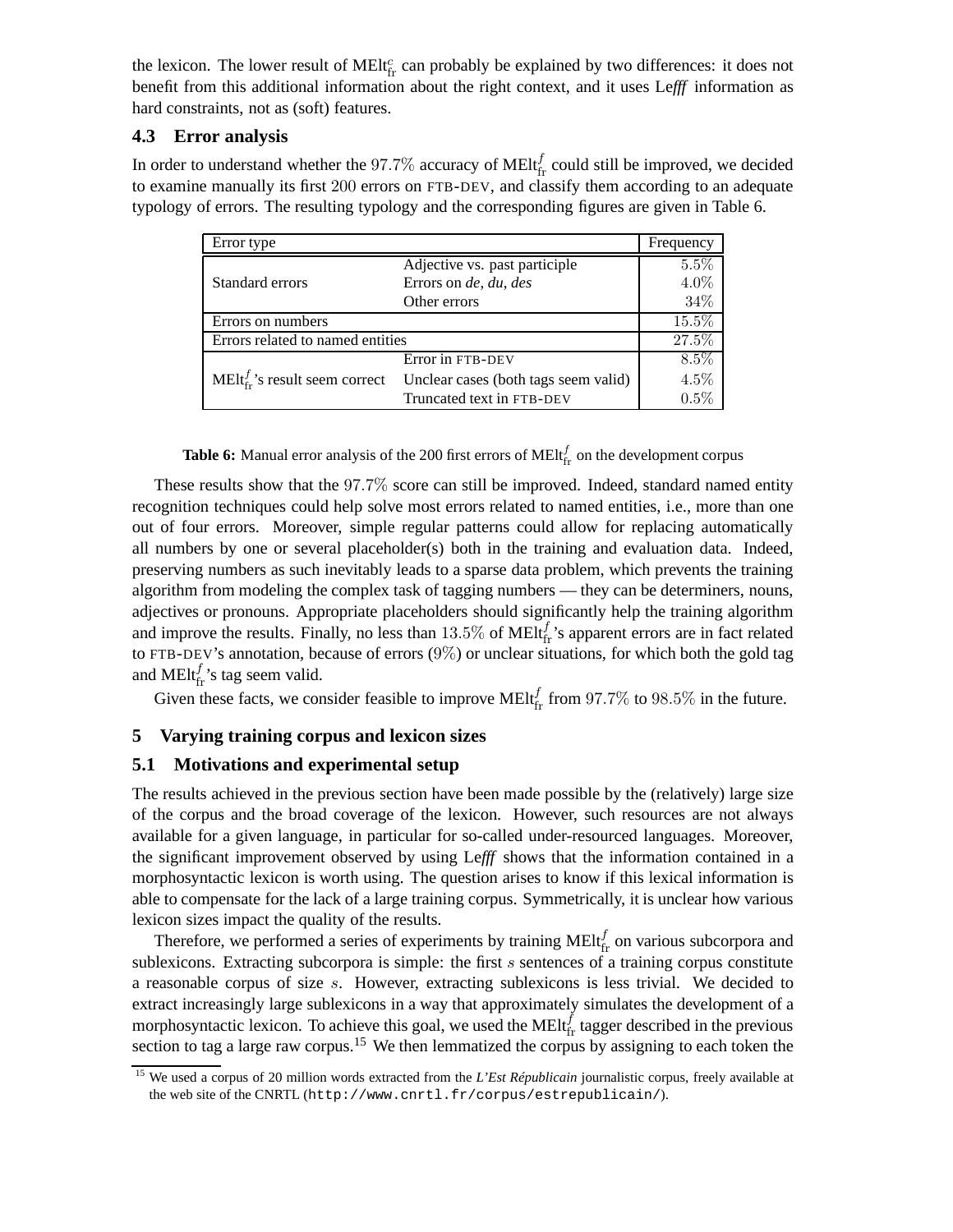list of all of its possible lemmas that exhibit a category consistent with the annotation. Finally, we ranked all resulting *(lemma, category)* pairs w.r.t. frequency in the corpus. Extracting a sublexicon of size n then consists in extracting all *(form,tag,lemma)* entries whose corresponding *(lemma, category*) pair is among the *l* best ranked ones.

We reproduced the same experiments as those described in Section 4, but training MElt $_f^f$  on various subcorpora and various sublexicons. We used 9 different lexicon sizes and 8 different corpus sizes, summed up in Table 7. For each resulting tagger, we measured the overall accuracy and the accuracy on unknown words.

| Lexicon size (lemmas)   | $0, 500, 1, 000, 2, 000, 5, 000,$<br>10, 000, 20, 000, 50, 000, 110, 000 |
|-------------------------|--------------------------------------------------------------------------|
| Corpus size (sentences) | 50, 100, 200, 500, 1, 000, 2, 000,<br>5,000, 9,881                       |

| Table 7: Varying training corpus and lexicon sizes: experimental setups |  |  |  |  |  |  |  |  |
|-------------------------------------------------------------------------|--|--|--|--|--|--|--|--|
|-------------------------------------------------------------------------|--|--|--|--|--|--|--|--|

### **5.2 Results and discussion**

Before comparing the respective relevance of lexicon and corpus manual development for optimizing the tagger's performance, we need to be able to quantitatively compare their development costs, i.e., times.

In (Marcus et al., 1993), the authors report a POS annotation speed that "exceeds 3, 000 words per hour" during the development of the Penn TreeBank. This speed is reached after a 1 month period (with 15 annotation hours per week, i.e., approximately 60 hours) during which the POS tagger used for pre-annotation was still improving. The authors also report on a manual tagging experiment (without automatic pre-annotation); they observed an annotation speed that is around 1, 300 words per hour. Therefore, it is probably safe to assume that, on average, the creation of a manually validated training corpus starts at a speed that is around 1,000 words (30 sentences) per hour, and increases up to 3, 000 words (100 sentences) per hour once the corpus has reached, say, 5, 000 sentences.

For lexicon development, techniques such as those described in (Sagot, 2005) allow for a fast validation of automatically proposed hypothetical lemmas. Manual intervention is then limited to validation steps that take around 2 to 3 seconds per lemma, i.e., about 1, 500 lemmas per hour.

Figure 2 compares contour lines<sup>16</sup> for two functions of corpus and lexicon sizes: tagger accuracy and development time.<sup>17</sup> These graphs show different things:

- during the first steps of development (less than 3 hours of manual work), the distribution of the manual work between lexicon and corpus development has no significant impact on overall tagging accuracy, but accuracy on unknown words is better when focusing more or equally on the lexicon than on the corpus;
- in later stages of development, the optimal approach is to develop *both* the lexicon and the corpus, and this is true for both overall and unknown words tagging accuracy; however, it is by far better to concentrate only on corpus than only on lexicon development;
- using a morphological lexicon drastically improves the tagging accuracy on unknown words, whatever the development stage;
- for fixed performance levels, the availability of the full lexicon consistently reduces for training data by at least one half (and up to two thirds).

<sup>&</sup>lt;sup>16</sup> As computed by the bspline mode of gnuplot's contour lines generation algorithm.

<sup>&</sup>lt;sup>17</sup> The development times per sentence and per lexical entry mentioned in the previous paragraphs lead to the following formula for the total development time  $t(s, l)$  (expressed in seconds), in which s is the number of sentences, l the number of lexical entries:  $t(s, l) = 36s + 8400 \cdot log(s/100 + 1) + 2.4 \cdot l$ .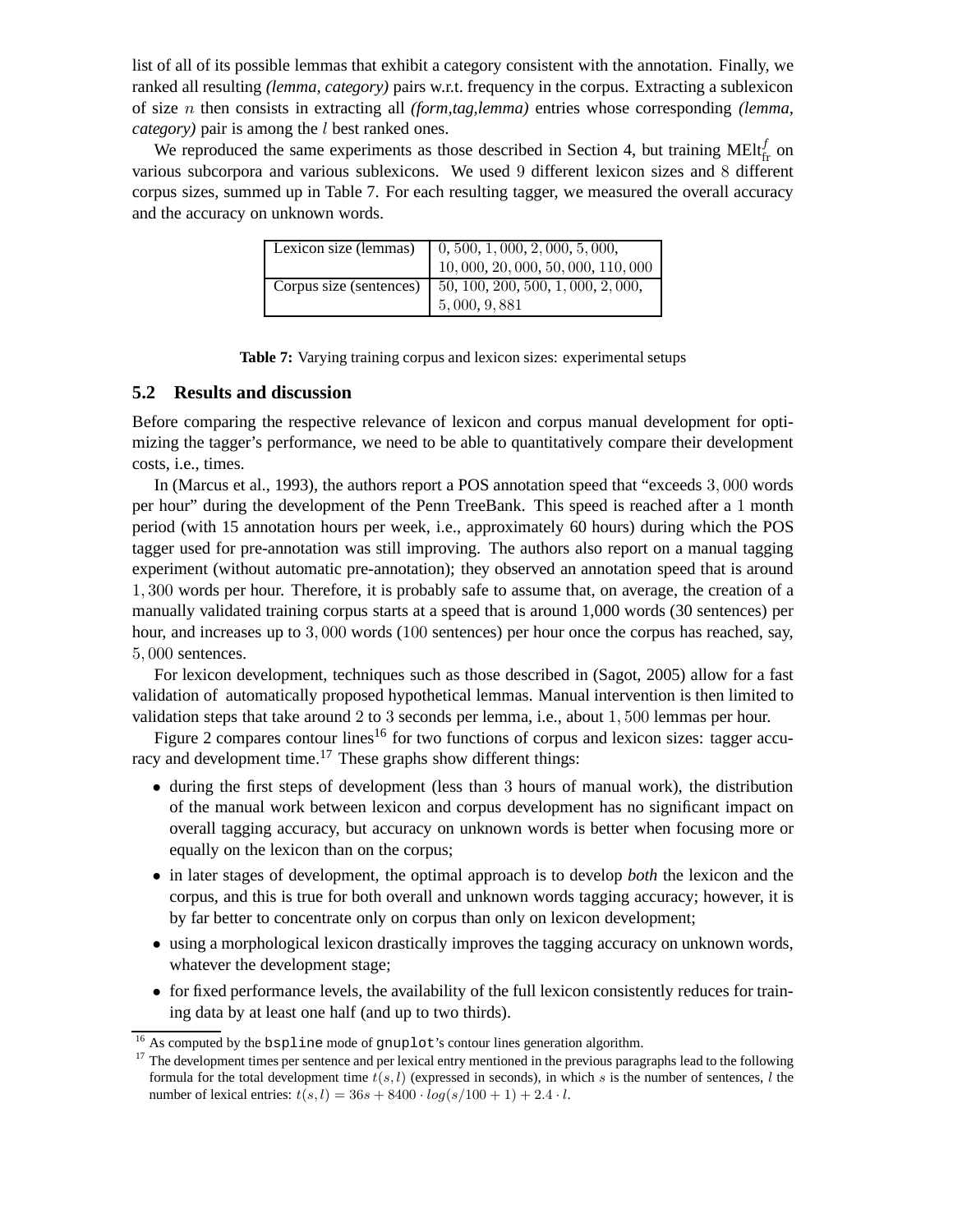

**Figure 2:** Contour lines for two functions of corpus and lexicon sizes: tagger accuracy and development time. In (a), the tagger accuracy is measured overall, whereas in (b) it is restricted to unknown words

These results demonstrate the relevance of developing and using a morphosyntactic lexicon for improving tagging accuracy both in the early stages of development and for long-term optimization.

### **6 Conclusions and perspectives**

We have introduced a new MaxEnt-based tagger, MEIt, that we trained on the FTB for building a tagger for French. We show that this baseline can be significantly improved by coupling it with the French morphosyntactic lexicon Lefff. The resulting tagger, MElt $f_{\text{fr}}$ , reaches a 97.7% accuracy that are, to our knowledge, the best figures reported for French tagging, including parsing-based taggers. More precisely, the addition of lexicon-based features yield error reductions of 23.3% overall and of 27.5% for unknown words (corresponding to accuracy improvements of .7% and 3.9%, respectively) compared to the baseline tagger.

We also showed that the use of a lexicon improves the quality of the tagger at any stage of lexicon and training corpus development. Moreover, we approximately estimated development times for both resources, and show that the best way to optimize human work for tagger development is to work on the development of both an annotated corpus and a morphosyntactic lexicon.

In future work, we plan on trying and demonstrating this result in practice, by developing such resources and the corresponding MEIt $f_{\text{fr}}$  tagger for an under-resourced language. We also intend to study the influence of the tagset, in particular by training taggers based on larger tagsets. This work should try and understand how to benefit as much as possible from the internal structure of tags in such tagsets (gender, number, etc.).